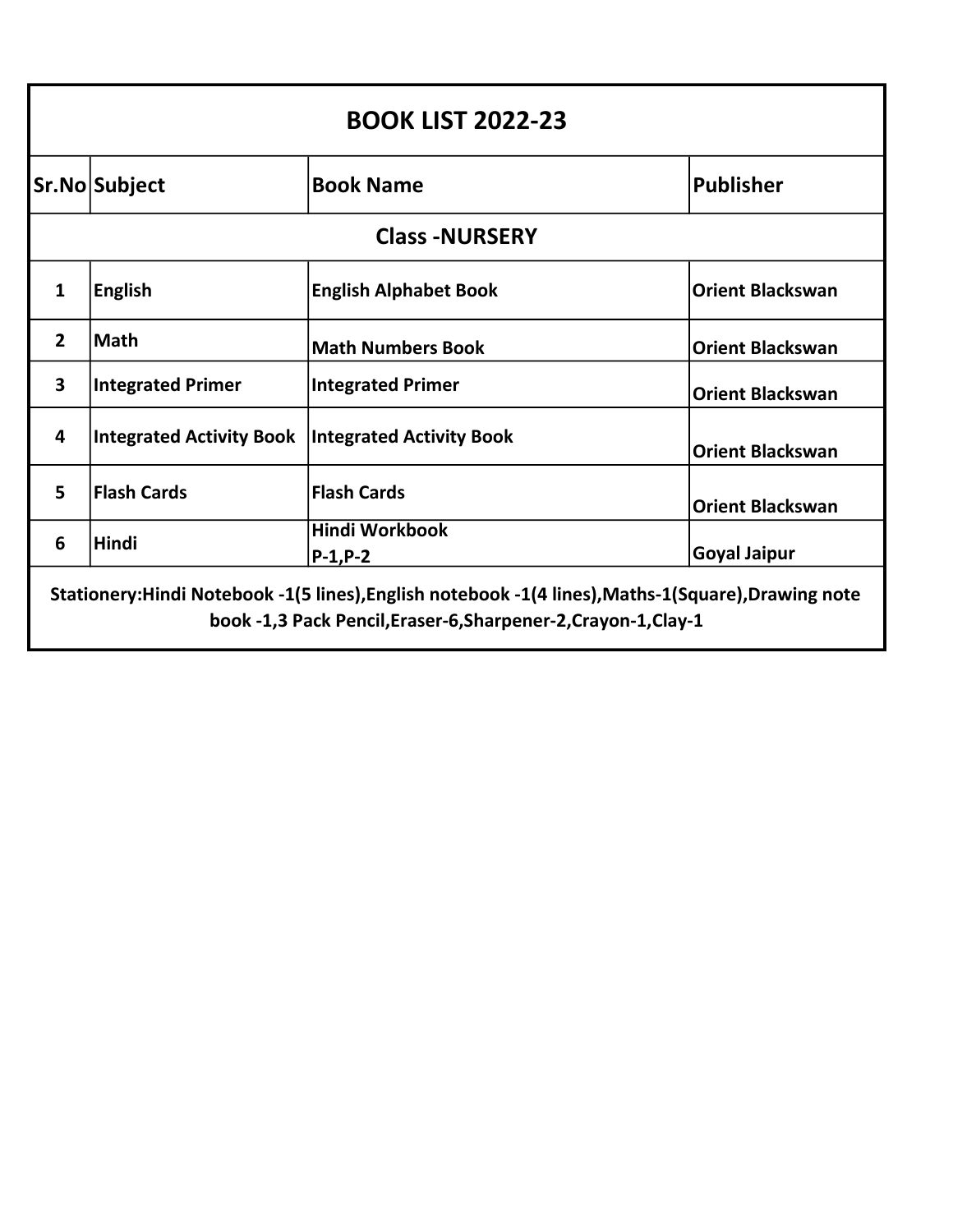| <b>BOOK LIST 2022-23</b>                                                                                                                                                                |                                                 |                              |                         |
|-----------------------------------------------------------------------------------------------------------------------------------------------------------------------------------------|-------------------------------------------------|------------------------------|-------------------------|
|                                                                                                                                                                                         | Sr.No Subject                                   | <b>Book Name</b>             | <b>Publisher</b>        |
|                                                                                                                                                                                         |                                                 | <b>Class-LKG</b>             |                         |
| $\mathbf{1}$                                                                                                                                                                            | <b>Math</b>                                     | <b>Math Numeracy Book</b>    | <b>Orient Blackswan</b> |
| $\overline{2}$                                                                                                                                                                          | <b>English</b>                                  | <b>English Literacy Book</b> | <b>Orient Blackswan</b> |
| $\overline{\mathbf{3}}$                                                                                                                                                                 | <b>Hindi</b>                                    | <b>Hindi Anuraag</b>         | <b>Orient Blackswan</b> |
| 4                                                                                                                                                                                       | General Awareness (EVS) General Awareness (EVS) |                              | <b>Orient Blackswan</b> |
| 5                                                                                                                                                                                       | <b>Rhymes</b>                                   | <b>Phonics &amp; Rhymes</b>  | <b>Orient Blackswan</b> |
| 6                                                                                                                                                                                       | <b>Flash Cards</b>                              | <b>Flash Cards</b>           | <b>Orient Blackswan</b> |
| Stationery:Hindi Notebook -1(5 lines), English notebook -1(4 lines), Maths-1(Square) Drawing Note<br>book-1, Scrap Book -1, 3 Pack Pencil, Eraser-1 pack, Sharpener-2, Crayon-1, Clay-1 |                                                 |                              |                         |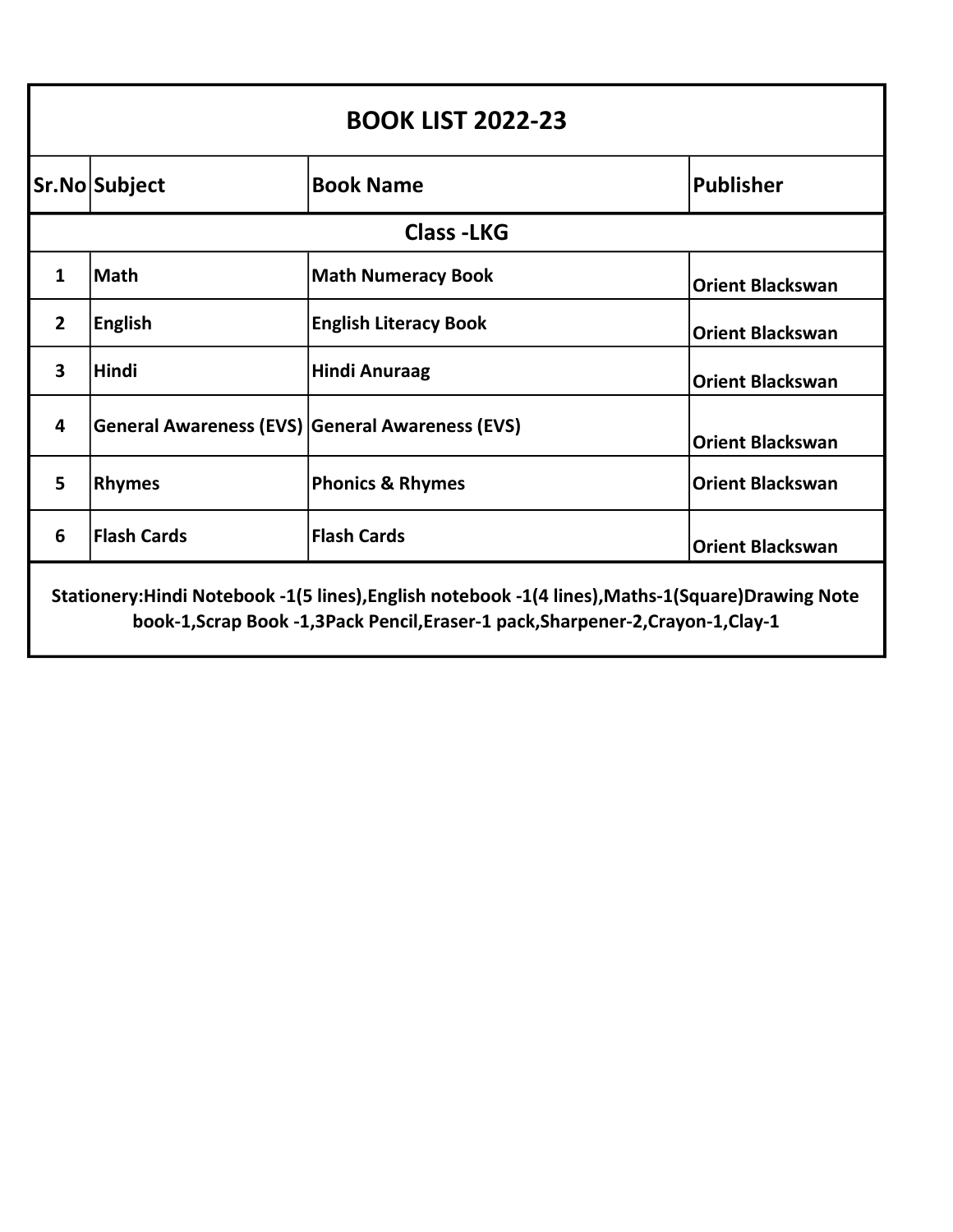| <b>BOOK LIST 2022-23</b>                                                                                                                                                             |                                                        |                              |                         |
|--------------------------------------------------------------------------------------------------------------------------------------------------------------------------------------|--------------------------------------------------------|------------------------------|-------------------------|
|                                                                                                                                                                                      | Sr.No Subject                                          | <b>Book Name</b>             | <b>Publisher</b>        |
|                                                                                                                                                                                      |                                                        | <b>Class-UKG</b>             |                         |
| $\mathbf 1$                                                                                                                                                                          | <b>Math</b>                                            | <b>Math Numeracy Book</b>    | <b>Orient Blackswan</b> |
| 2 <sup>1</sup>                                                                                                                                                                       | <b>English</b>                                         | <b>English Literacy Book</b> | <b>Orient Blackswan</b> |
| $\overline{\mathbf{3}}$                                                                                                                                                              | <b>Hindi</b>                                           | <b>Hindi Anuraag</b>         | <b>Orient Blackswan</b> |
| 4                                                                                                                                                                                    | <b>General Awareness (EVS) General Awareness (EVS)</b> |                              | <b>Orient Blackswan</b> |
| 5                                                                                                                                                                                    | <b>Rhymes</b>                                          | <b>Phonics &amp; Rhymes</b>  | <b>Orient Blackswan</b> |
| 6                                                                                                                                                                                    | <b>Flashcards</b>                                      | <b>Flashcards</b>            | <b>Orient Blackswan</b> |
| Stationery::English-2(Four lines), Hindi-1(Five lines), Maths-1(square), Drawing notebook -<br>1, Scrap Book -1, 3Pack Pencil, Eraser-1 pack, Sharpener-2, Crayon-1Pack, Clay-1 Pack |                                                        |                              |                         |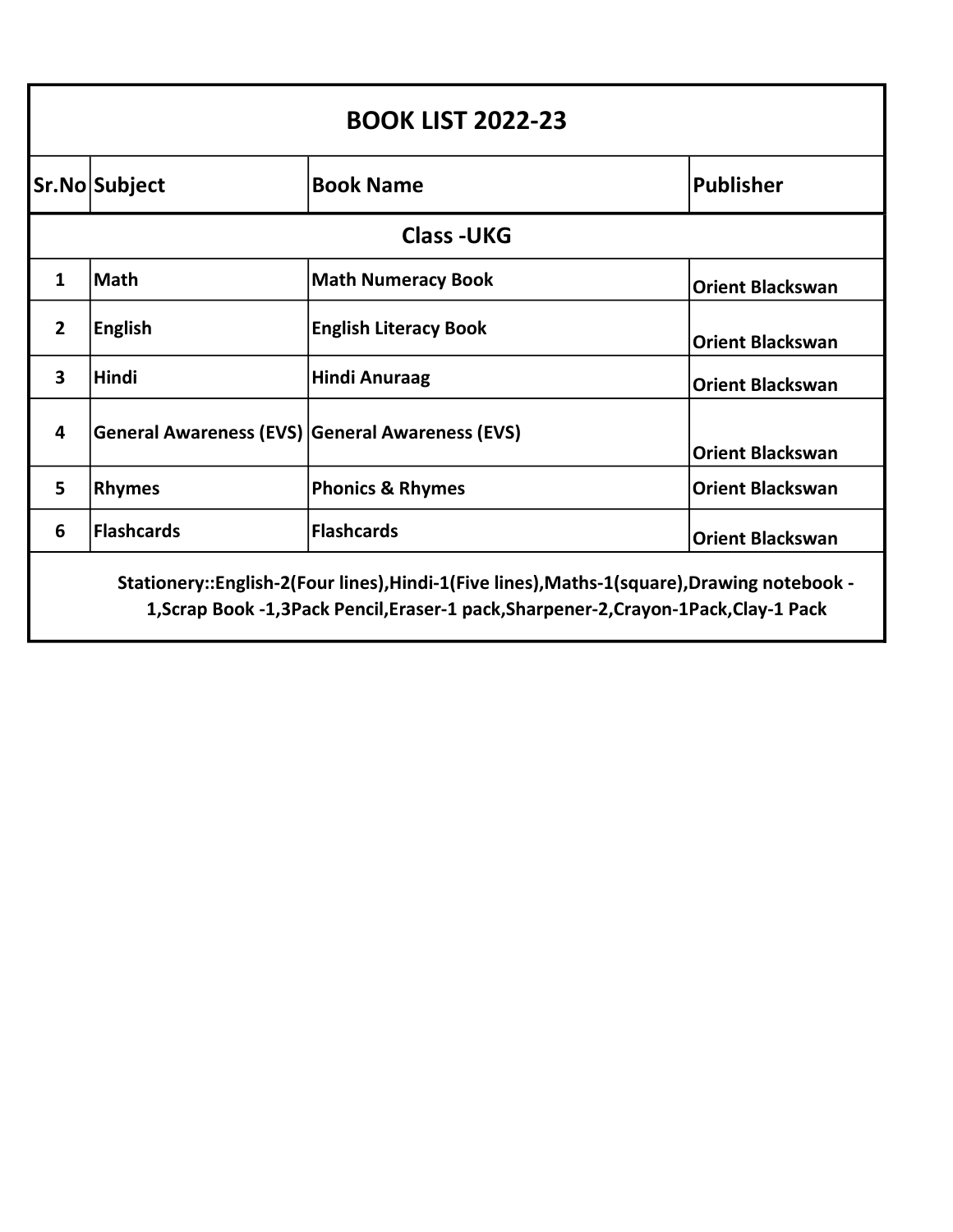| <b>BOOK LIST 2022-23</b>                                                                                                                                                                                                       |                        |                                              |                             |
|--------------------------------------------------------------------------------------------------------------------------------------------------------------------------------------------------------------------------------|------------------------|----------------------------------------------|-----------------------------|
|                                                                                                                                                                                                                                | Sr.No Subject          | <b>Book Name</b>                             | <b>Publisher</b>            |
|                                                                                                                                                                                                                                |                        | <b>Class I</b>                               |                             |
| $\mathbf{1}$                                                                                                                                                                                                                   | <b>Mathematics</b>     | <b>Math-Magic</b>                            | <b>NCERT</b>                |
| $\overline{2}$                                                                                                                                                                                                                 | <b>English</b>         | Marigold                                     | <b>NCERT</b>                |
| 3                                                                                                                                                                                                                              | Hindi                  | Rimjhim                                      | <b>NCERT</b>                |
| $\overline{\mathbf{4}}$                                                                                                                                                                                                        | <b>Evs</b>             | <b>Environmental Studies</b>                 | <b>Madhuban</b>             |
| 5                                                                                                                                                                                                                              | <b>Drawing Book</b>    | <b>Little Hands</b>                          | <b>Viva Publication</b>     |
| $6\phantom{1}6$                                                                                                                                                                                                                | <b>English Grammar</b> | <b>Grammar &amp; Composition for Schools</b> | <b>Orient Blackswan</b>     |
| $\overline{7}$                                                                                                                                                                                                                 | Hindi Vyakaran         | Vyakaran                                     | Devjyoti                    |
| 8                                                                                                                                                                                                                              | <b>Mental Maths</b>    | <b>Mathematics Success (P-A,P-B)</b>         | <b>Goyal Delhi</b>          |
| 9                                                                                                                                                                                                                              | <b>Aptitude</b>        | <b>Know Your Aptitude</b>                    | <b>Goyal Delhi</b>          |
| 10                                                                                                                                                                                                                             | <b>Moral Value</b>     | <b>The Mirror of Values</b>                  | <b>Goyal Delhi</b>          |
| 11                                                                                                                                                                                                                             | Computer               | <b>Decode It</b>                             | <b>Edu Soft Publication</b> |
| 12                                                                                                                                                                                                                             | <b>GK</b>              | <b>World of Wisdom</b>                       | <b>Edu Soft Publication</b> |
| Note books: English-6(Four lines), Hindi-2(Two lines), Maths-2(Square), Drawing Notebook -1,<br>English Cursive Writing-1, Hindi Sulekh-1, Scrap Book -1, Separate test note book for all<br>subjects, Stationery (As Require) |                        |                                              |                             |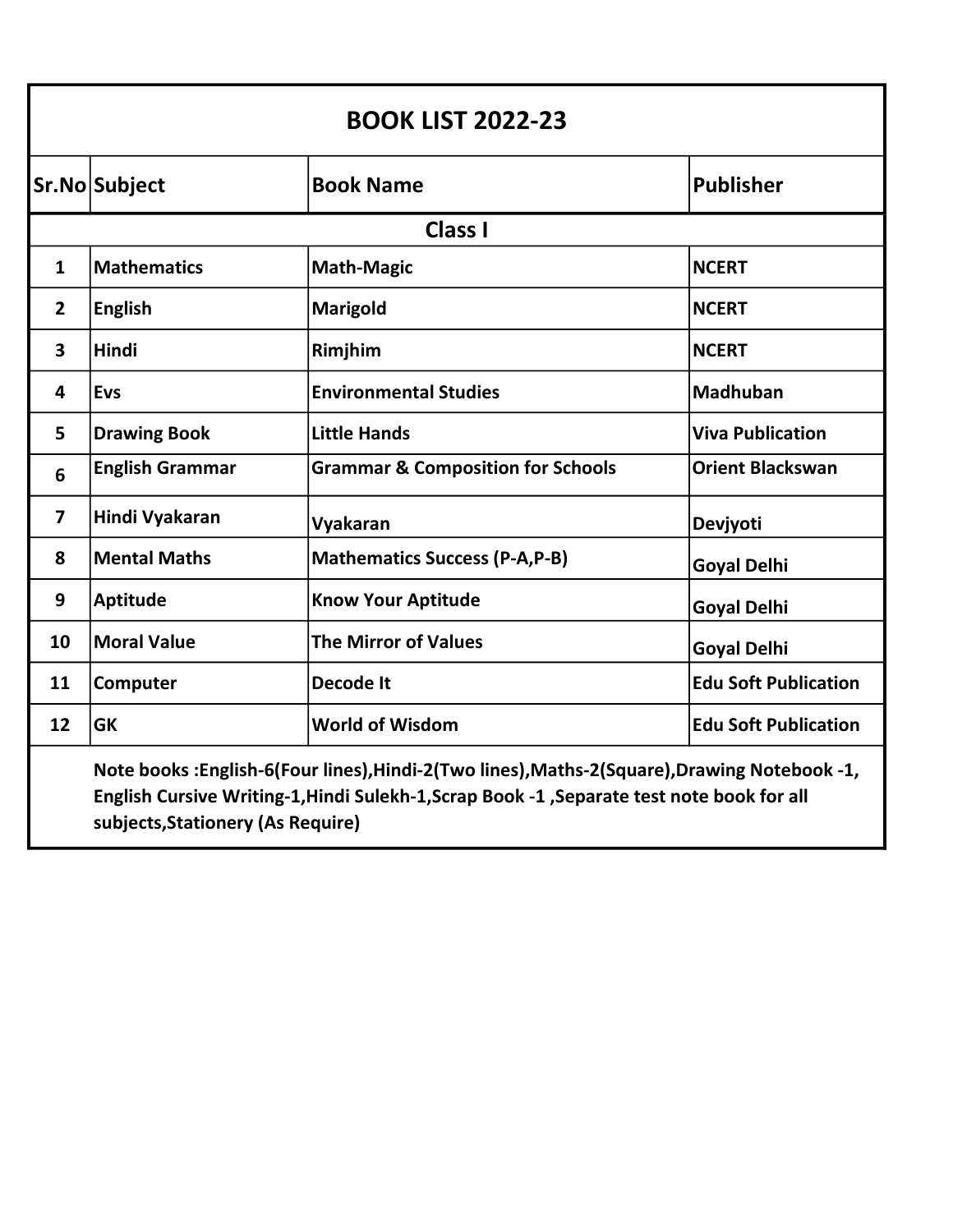| <b>BOOK LIST 2022-23</b>                                                                                                                                                                                                      |                        |                                              |                             |
|-------------------------------------------------------------------------------------------------------------------------------------------------------------------------------------------------------------------------------|------------------------|----------------------------------------------|-----------------------------|
|                                                                                                                                                                                                                               | Sr.No Subject          | <b>Book Name</b>                             | <b>Publisher</b>            |
|                                                                                                                                                                                                                               |                        | <b>Class II</b>                              |                             |
| $\mathbf{1}$                                                                                                                                                                                                                  | <b>Mathematics</b>     | <b>Math-Magic</b>                            | <b>NCERT</b>                |
| $\overline{2}$                                                                                                                                                                                                                | <b>English</b>         | <b>Marigold</b>                              | <b>NCERT</b>                |
| $\overline{\mathbf{3}}$                                                                                                                                                                                                       | <b>Hindi</b>           | Rimjhim                                      | <b>NCERT</b>                |
| 4                                                                                                                                                                                                                             | <b>Evs</b>             | <b>Environmental Studies</b>                 | <b>Madhuban</b>             |
| 5                                                                                                                                                                                                                             | <b>Drawing Book</b>    | <b>Little Hands</b>                          | <b>Viva Publication</b>     |
| 6                                                                                                                                                                                                                             | <b>English Grammar</b> | <b>Grammar &amp; Composition for Schools</b> | <b>Orient Blackswan</b>     |
| $\overline{\mathbf{z}}$                                                                                                                                                                                                       | Hindi Vyakaran         | Vyakaran                                     | Devjyoti                    |
| 8                                                                                                                                                                                                                             | <b>Mental Maths</b>    | <b>Mathematics Success (P-A,P-B)</b>         | <b>Goyal Delhi</b>          |
| 9                                                                                                                                                                                                                             | <b>Aptitude</b>        | <b>Know Your Aptitude</b>                    | <b>Goyal Delhi</b>          |
| 10                                                                                                                                                                                                                            | <b>Moral Value</b>     | <b>The Mirror of Values</b>                  | <b>Goyal Delhi</b>          |
| 11                                                                                                                                                                                                                            | Computer               | <b>Decode It</b>                             | <b>Edu Soft Publication</b> |
| 12                                                                                                                                                                                                                            | <b>GK</b>              | <b>World of Wisdom</b>                       | <b>Edu Soft Publication</b> |
| Note books: English-6(Four lines), Hindi-2(Two lines), Maths-2(Square), Drawing Notebook-1, English<br>Cursive Writing-1, Hindi Sulekh-1, Scrap Book -1, Separate test note book for all subjects, Stationery<br>(As Require) |                        |                                              |                             |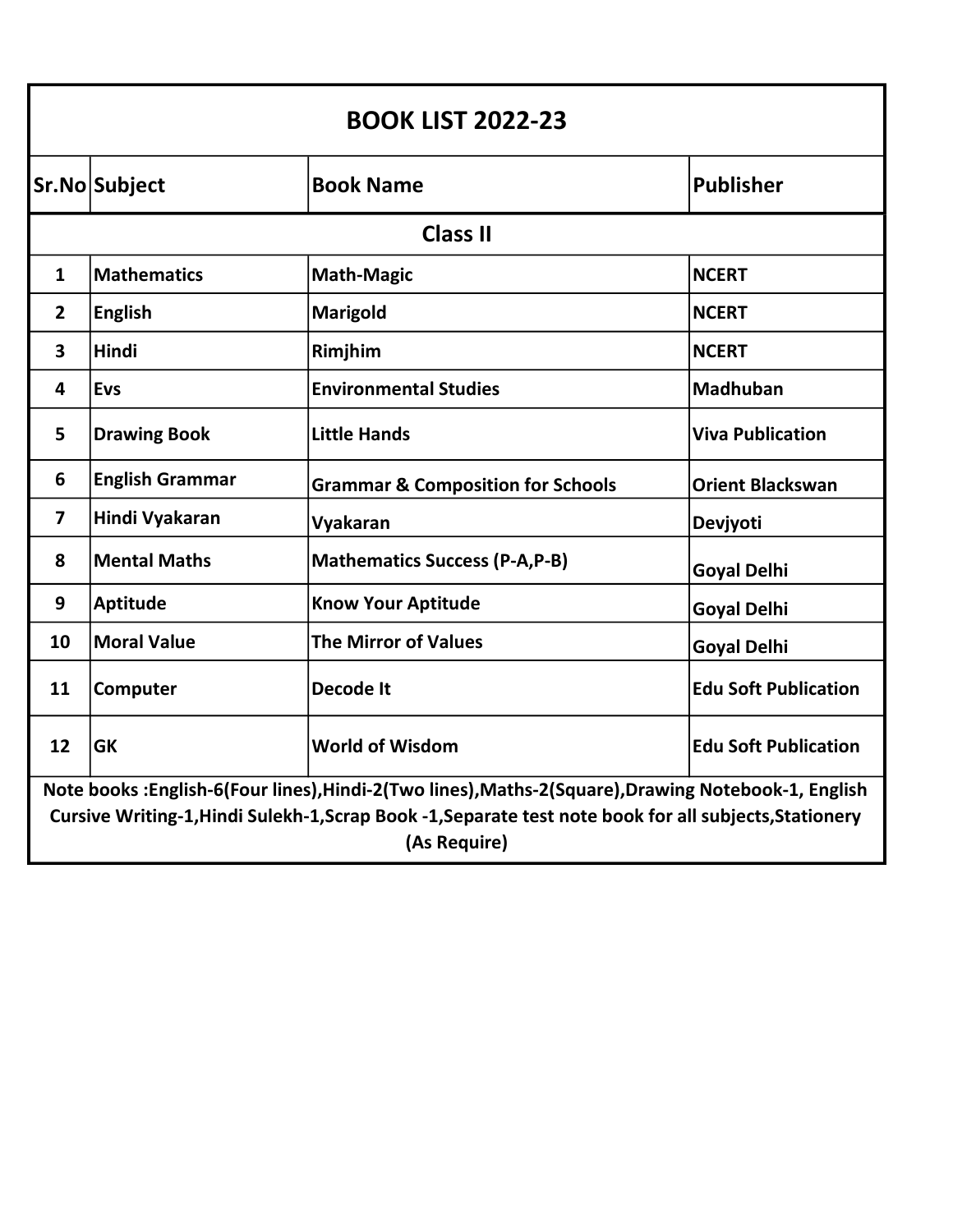| <b>BOOK LIST 2022-23</b>                                                                                                                                                                                                     |                        |                                              |                             |
|------------------------------------------------------------------------------------------------------------------------------------------------------------------------------------------------------------------------------|------------------------|----------------------------------------------|-----------------------------|
|                                                                                                                                                                                                                              | Sr.No Subject          | <b>Book Name</b>                             | <b>Publisher</b>            |
|                                                                                                                                                                                                                              |                        | <b>Class III</b>                             |                             |
| $\mathbf{1}$                                                                                                                                                                                                                 | <b>Mathematics</b>     | <b>Math-Magic</b>                            | <b>NCERT</b>                |
| $\overline{2}$                                                                                                                                                                                                               | <b>English</b>         | Marigold                                     | <b>NCERT</b>                |
| 3                                                                                                                                                                                                                            | <b>Hindi</b>           | Rimjhim                                      | <b>NCERT</b>                |
| 4                                                                                                                                                                                                                            | <b>EVS</b>             | <b>Looking Around</b>                        | <b>NCERT</b>                |
| 5                                                                                                                                                                                                                            | <b>English Grammar</b> | <b>Grammar &amp; Composition for Schools</b> | <b>Orient Blackswan</b>     |
| 6                                                                                                                                                                                                                            | <b>Sanskrit</b>        | <b>Samrath Sanskritam P-1</b>                | <b>Madhuban</b>             |
| $\overline{\mathbf{z}}$                                                                                                                                                                                                      | <b>Drawing Book</b>    | <b>Little Hands</b>                          | <b>Viva Publication</b>     |
| 8                                                                                                                                                                                                                            | Hindi Vyakaran         | Vyakaran                                     | Devjyoti                    |
| 9                                                                                                                                                                                                                            | <b>Mental Maths</b>    | <b>Mathematics Success (P-A,P-B)</b>         | <b>Goyal Delhi</b>          |
| 10                                                                                                                                                                                                                           | <b>Aptitude</b>        | <b>Know Your Aptitude</b>                    | <b>Goyal Delhi</b>          |
| 11                                                                                                                                                                                                                           | <b>Moral Value</b>     | <b>The Mirror of Values</b>                  | <b>Goyal Delhi</b>          |
| 12                                                                                                                                                                                                                           | Computer               | <b>Decode It</b>                             | <b>Edu Soft Publication</b> |
| 13                                                                                                                                                                                                                           | <b>GK</b>              | <b>World of Wisdom</b>                       | <b>Edu Soft Publication</b> |
| Note books: English-10(Four lines), Hindi-4 (Two lines), Maths-4 (Square) Drawing Note Book (1)<br>English Cursive Writing-1, Hindi Sulekh-1, Separate test note book for all subjects, Stationery<br>(As<br><b>Require)</b> |                        |                                              |                             |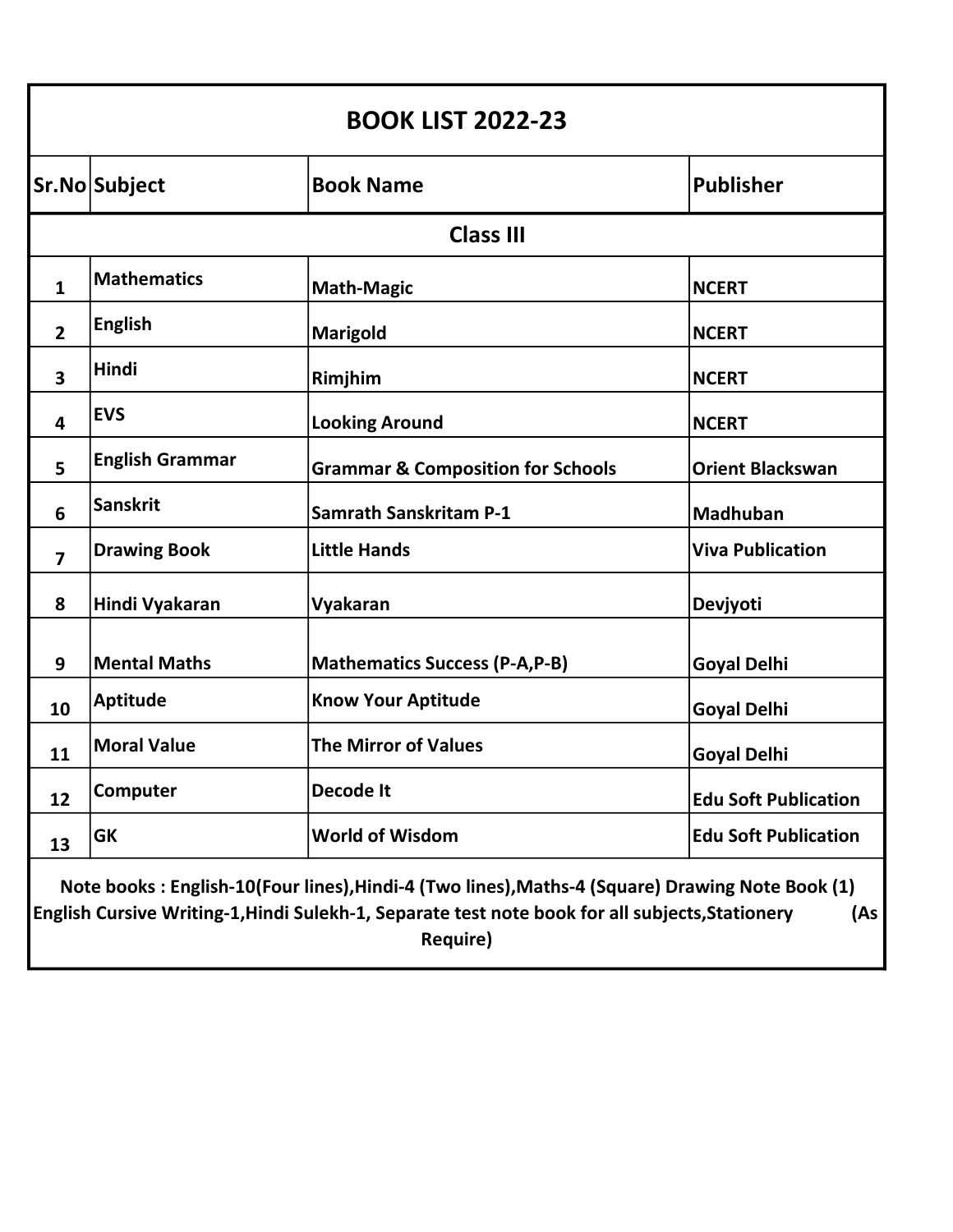| <b>BOOK LIST 2022-23</b>                                                                                                                                         |                        |                                              |                             |
|------------------------------------------------------------------------------------------------------------------------------------------------------------------|------------------------|----------------------------------------------|-----------------------------|
|                                                                                                                                                                  | Sr.No Subject          | <b>Book Name</b>                             | <b>Publisher</b>            |
|                                                                                                                                                                  |                        | <b>Class IV</b>                              |                             |
| $\mathbf{1}$                                                                                                                                                     | <b>Mathematics</b>     | <b>Math-Magic</b>                            | <b>NCERT</b>                |
| $\overline{2}$                                                                                                                                                   | <b>English</b>         | <b>Marigold</b>                              | <b>NCERT</b>                |
| $\overline{\mathbf{3}}$                                                                                                                                          | Hindi                  | Rimjhim                                      | <b>NCERT</b>                |
| 4                                                                                                                                                                | <b>EVS</b>             | <b>Looking Around</b>                        | <b>NCERT</b>                |
| 5                                                                                                                                                                | Computer               | <b>Decode It</b>                             | <b>Edu Soft Publication</b> |
| 6                                                                                                                                                                | <b>GK</b>              | <b>World of Wisdom</b>                       | <b>Edu Soft Publication</b> |
| $\overline{\mathbf{z}}$                                                                                                                                          | <b>English Grammar</b> | <b>Grammar &amp; Composition for Schools</b> | <b>Orient Blackswan</b>     |
| 8                                                                                                                                                                | <b>Sanskrit</b>        | <b>Samrath Sanskritam P-2</b>                | Madhuban                    |
| 9                                                                                                                                                                | <b>Drawing Book</b>    | <b>Little Hands</b>                          | <b>Viva Publication</b>     |
| 10                                                                                                                                                               | Hindi Vyakaran         | Vyakaran                                     | Devjyoti                    |
| 11                                                                                                                                                               | <b>Moral Value</b>     | <b>The Mirror of Values</b>                  | <b>Goyal Delhi</b>          |
| 12                                                                                                                                                               | <b>Aptitude</b>        | <b>Know Your Aptitude</b>                    | <b>Goyal Delhi</b>          |
| 13                                                                                                                                                               | <b>Mental Maths</b>    | <b>Mathematics Success (P-A,P-B)</b>         | <b>Goyal Delhi</b>          |
| Drawing Note Book(1), Note books Single line(18), English Cursive Writing-1, Hindi Sulekh-1<br>Separate test note book for all subjects, Stationery (As Require) |                        |                                              |                             |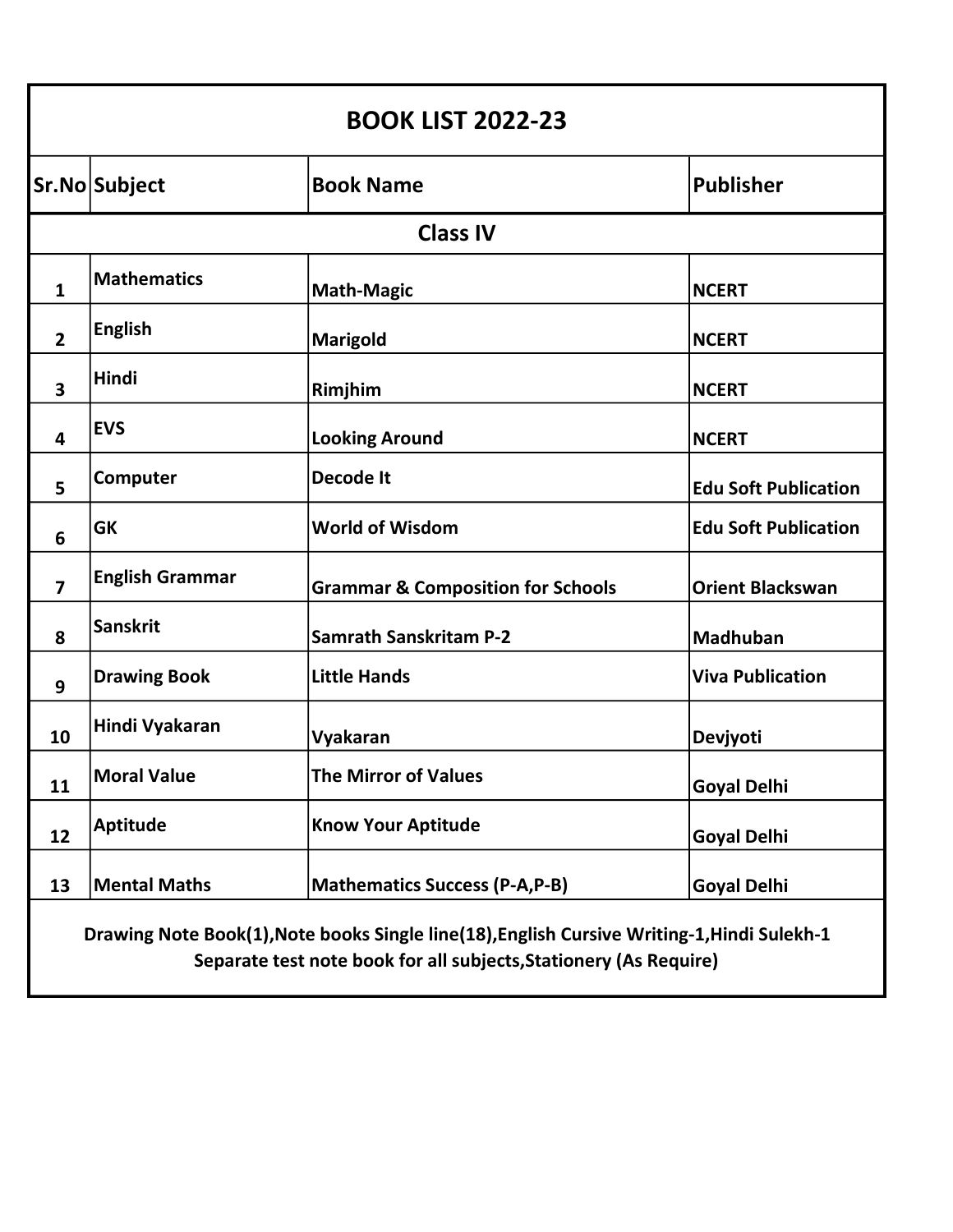| <b>BOOK LIST 2022-23</b>                                                                               |                        |                                              |                             |
|--------------------------------------------------------------------------------------------------------|------------------------|----------------------------------------------|-----------------------------|
|                                                                                                        | Sr.No Subject          | <b>Book Name</b>                             | <b>Publisher</b>            |
|                                                                                                        |                        | <b>Class V</b>                               |                             |
| $\mathbf{1}$                                                                                           | <b>Mathematics</b>     | <b>Math-Magic</b>                            | <b>NCERT</b>                |
| $\overline{2}$                                                                                         | <b>English</b>         | <b>Marigold</b>                              | <b>NCERT</b>                |
| 3                                                                                                      | <b>Hindi</b>           | Rimjhim                                      | <b>NCERT</b>                |
| 4                                                                                                      | <b>EVS</b>             | <b>Looking Around</b>                        | <b>NCERT</b>                |
| 5                                                                                                      | Computer               | Decode It                                    | <b>Edu Soft Publication</b> |
| 6                                                                                                      | <b>English Grammar</b> | <b>Grammar &amp; Composition for Schools</b> | <b>Orient Blackswan</b>     |
| $\overline{\mathbf{z}}$                                                                                | <b>Sanskrit</b>        | <b>Samrath Sanskritam P-3</b>                | <b>Madhuban</b>             |
| 8                                                                                                      | <b>Drawing Book</b>    | <b>Little Hands</b>                          | <b>Viva Publication</b>     |
| 9                                                                                                      | <b>GK</b>              | <b>World of Wisdom</b>                       | <b>Edu Soft Publication</b> |
| 10                                                                                                     | Hindi Vyakaran         | Vyakaran                                     | Devjyoti                    |
| 11                                                                                                     | <b>Moral Value</b>     | <b>The Mirror of Values</b>                  | <b>Goyal Delhi</b>          |
| 12                                                                                                     | <b>Aptitude</b>        | <b>Know Your Aptitude</b>                    | <b>Goyal Delhi</b>          |
| 13                                                                                                     | <b>Mental Maths</b>    | <b>Mathematics Success (P-A,P-B)</b>         | <b>Goyal Delhi</b>          |
| Drawing Note Book (1), Notebooks Single Line (18), English Cursive Writing-1, Hindi Sulekh-1, Separate |                        |                                              |                             |
| test note book for all subjects, Stationery                                                            |                        |                                              |                             |
| (As Require)                                                                                           |                        |                                              |                             |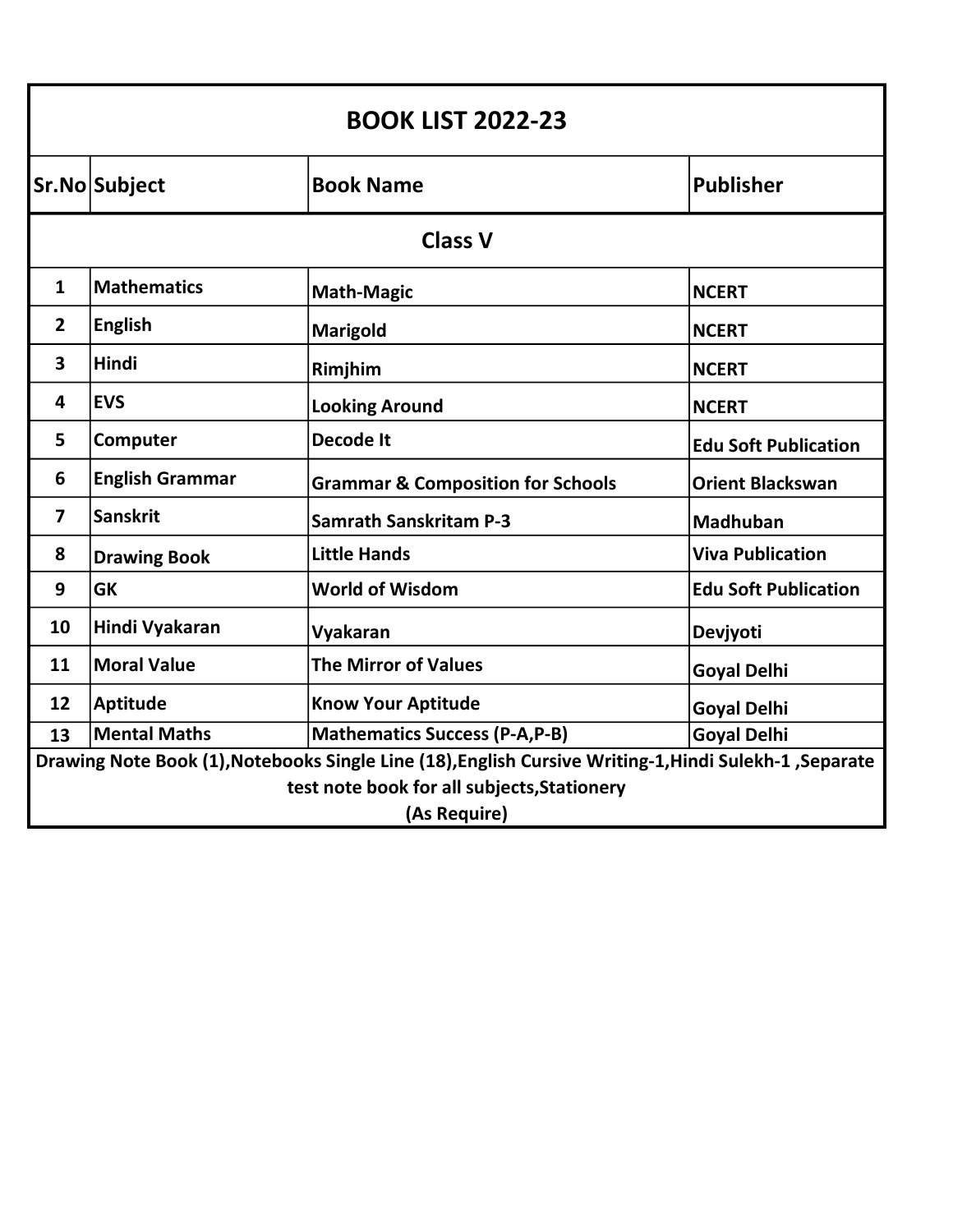| <b>BOOK LIST 2022-23</b>                                                                         |                                               |                                              |                             |
|--------------------------------------------------------------------------------------------------|-----------------------------------------------|----------------------------------------------|-----------------------------|
|                                                                                                  | Sr.No Subject                                 | <b>Book Name</b>                             | <b>Publisher</b>            |
|                                                                                                  |                                               | <b>Class VI</b>                              |                             |
| $\mathbf{1}$                                                                                     | <b>Mathematics</b>                            | <b>Mathematics</b>                           | <b>NCERT</b>                |
| $\overline{2}$                                                                                   | <b>English Text book</b>                      | Honeysuckle                                  | <b>NCERT</b>                |
| $\overline{\mathbf{3}}$                                                                          | <b>English Supplementary</b><br><b>Reader</b> | A pact with the sun                          | <b>NCERT</b>                |
| $\overline{\mathbf{4}}$                                                                          | Hindi Pathya Pustak                           | Vasant                                       | <b>NCERT</b>                |
| 5                                                                                                | <b>Hindi Purak Pathya</b><br><b>Pustak</b>    | <b>Bal Ram Katha</b>                         | <b>NCERT</b>                |
| 6                                                                                                | <b>Sanskrit</b>                               | <b>Ruchira</b>                               | <b>NCERT</b>                |
| $\overline{\mathbf{z}}$                                                                          | <b>Science</b>                                | <b>Science</b>                               | <b>NCERT</b>                |
| 8                                                                                                | <b>Social Sc. (History)</b>                   | <b>Our Pasts - I</b>                         | <b>NCERT</b>                |
| 9                                                                                                | Social Sc.(Pol.Sc.)                           | <b>Social and Political life - I</b>         | <b>NCERT</b>                |
| 10                                                                                               | <b>Social Sc. (Geography)</b>                 | <b>Our Environment</b>                       | <b>NCERT</b>                |
| 11                                                                                               | Computer                                      | Decode It                                    | <b>Edu Soft Publication</b> |
| 12                                                                                               | Computer                                      | <b>Artificial Intelligence</b>               | <b>Edu Soft Publication</b> |
| 13                                                                                               | <b>GK</b>                                     | <b>World of Wisdom</b>                       | <b>Edu Soft Publication</b> |
| 14                                                                                               | <b>English Grammar</b>                        | <b>Grammar &amp; Composition for Schools</b> | <b>Orient Blackswan</b>     |
| 15                                                                                               | <b>Drawing Book</b>                           | <b>Little Hands</b>                          | <b>Viva Publication</b>     |
| 16                                                                                               | Hindi Vyakaran                                | Vyakaran                                     | Devjyoti                    |
| 17                                                                                               | <b>Moral Value</b>                            | <b>The Mirror of Values</b>                  | <b>Goyal Delhi</b>          |
| 18                                                                                               | Lab Manual<br>(Sci. & Maths)                  |                                              | <b>Goyal Delhi</b>          |
| 19                                                                                               | <b>Aptitude</b>                               | <b>Know Your Aptitude</b>                    | <b>Goyal Delhi</b>          |
| 20                                                                                               | <b>Map Practice Book</b>                      |                                              | <b>Goyal Delhi</b>          |
| Drawing Note Book (1), Graphbook (1), Register (24)<br>Separate test note book for all subjects. |                                               |                                              |                             |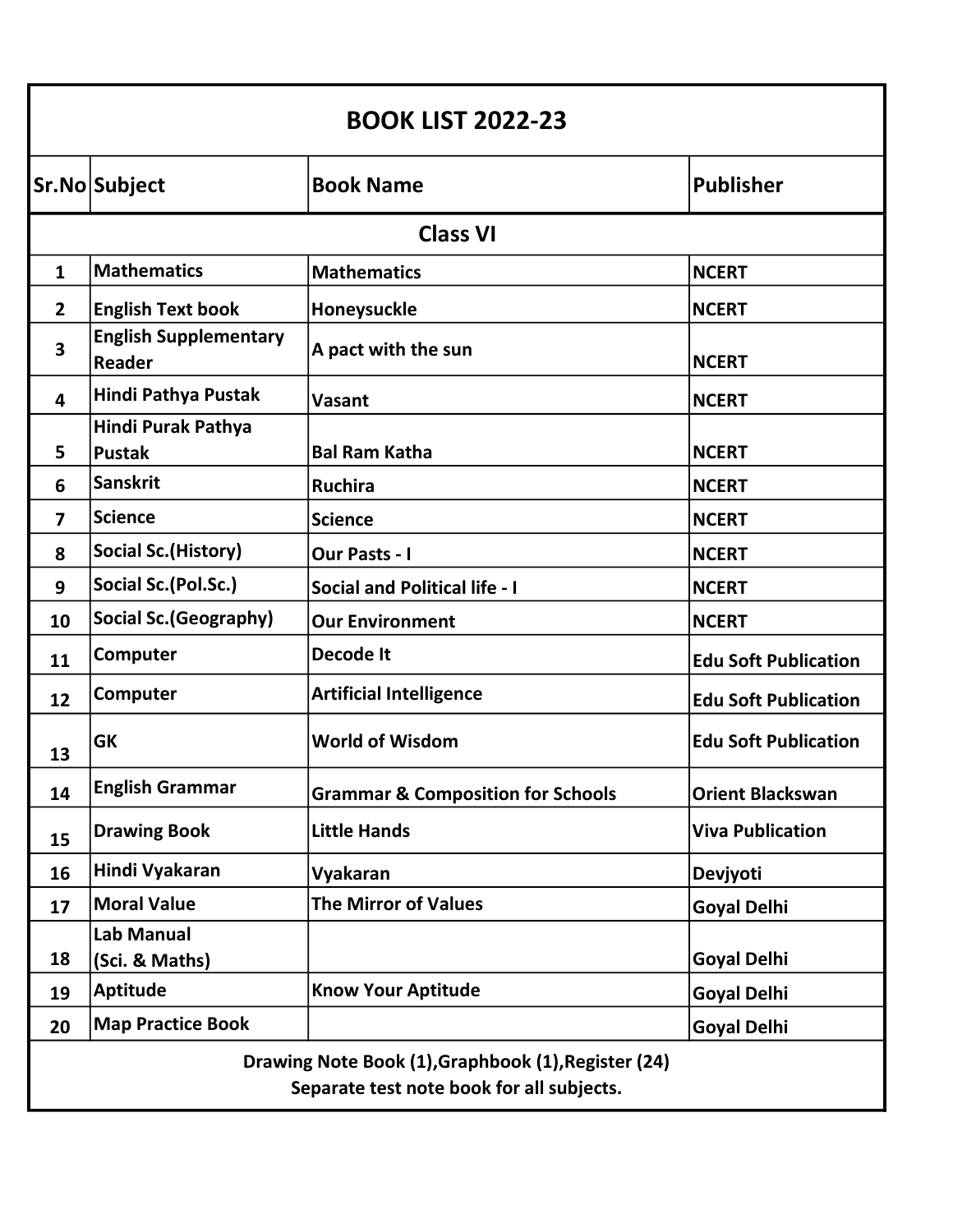| <b>BOOK LIST 2022-23</b> |                                                                                                  |                                              |                             |  |
|--------------------------|--------------------------------------------------------------------------------------------------|----------------------------------------------|-----------------------------|--|
|                          | Sr.No Subject                                                                                    | <b>Book Name</b>                             | <b>Publisher</b>            |  |
|                          |                                                                                                  | <b>Class VII</b>                             |                             |  |
| $\mathbf{1}$             | <b>Mathematics</b>                                                                               | <b>Mathematics</b>                           | <b>NCERT</b>                |  |
| $\overline{2}$           | <b>English Text book</b>                                                                         | Honeycomb                                    | <b>NCERT</b>                |  |
| 3                        | <b>English Supplementary</b><br>Reader                                                           | <b>An Alien Hand</b>                         | <b>NCERT</b>                |  |
| 4                        | Hindi Pathya Pustak                                                                              | Vasant                                       | <b>NCERT</b>                |  |
| 5                        | <b>Hindi Purak</b><br>Pathya Pustak                                                              | <b>Bal Mahabharat</b>                        | <b>NCERT</b>                |  |
| 6                        | <b>Sanskrit</b>                                                                                  | <b>Ruchira II</b>                            | <b>NCERT</b>                |  |
| 7                        | <b>Science</b>                                                                                   | <b>Science</b>                               | <b>NCERT</b>                |  |
| 8                        | <b>Social Sci. (History)</b>                                                                     | <b>Our Pasts - II</b>                        | <b>NCERT</b>                |  |
| 9                        | Social Sci.(Pol.Sci.)                                                                            | <b>Social and Political life - II</b>        | <b>NCERT</b>                |  |
| 10                       | <b>Social Sci.</b><br>(Geography)                                                                | <b>Our Environment</b>                       | <b>NCERT</b>                |  |
| 11                       | Computer                                                                                         | <b>Decode It</b>                             | <b>Edu Soft Publication</b> |  |
| 12                       | Computer                                                                                         | <b>Artificial Intelligence</b>               | <b>Edu Soft Publication</b> |  |
| 13                       | <b>GK</b>                                                                                        | <b>World of Wisdom</b>                       | <b>Edu Soft Publication</b> |  |
| 14                       | <b>English Grammar</b>                                                                           | <b>Grammar &amp; Composition for Schools</b> | <b>Orient Blackswan</b>     |  |
| 15                       | <b>Drawing Book</b>                                                                              | <b>Little Hands</b>                          | <b>Viva Publication</b>     |  |
| 16                       | Hindi Vyakaran                                                                                   | Vyakaran                                     | Devjyoti                    |  |
| 17                       | <b>Moral Value</b>                                                                               | <b>The Mirror of Values</b>                  | <b>Goyal Delhi</b>          |  |
| 18                       | <b>Aptitude</b>                                                                                  | <b>Know Your Aptitude</b>                    | <b>Goyal Delhi</b>          |  |
| 19                       | <b>Lab Manual</b><br>(Sci.& Maths)                                                               |                                              | <b>Goyal Delhi</b>          |  |
| 20                       | <b>Map Practice Book</b>                                                                         |                                              | <b>Goyal Delhi</b>          |  |
|                          | Drawing Note Book (1), Graphbook (1), Register (24)<br>Separate test note book for all subjects. |                                              |                             |  |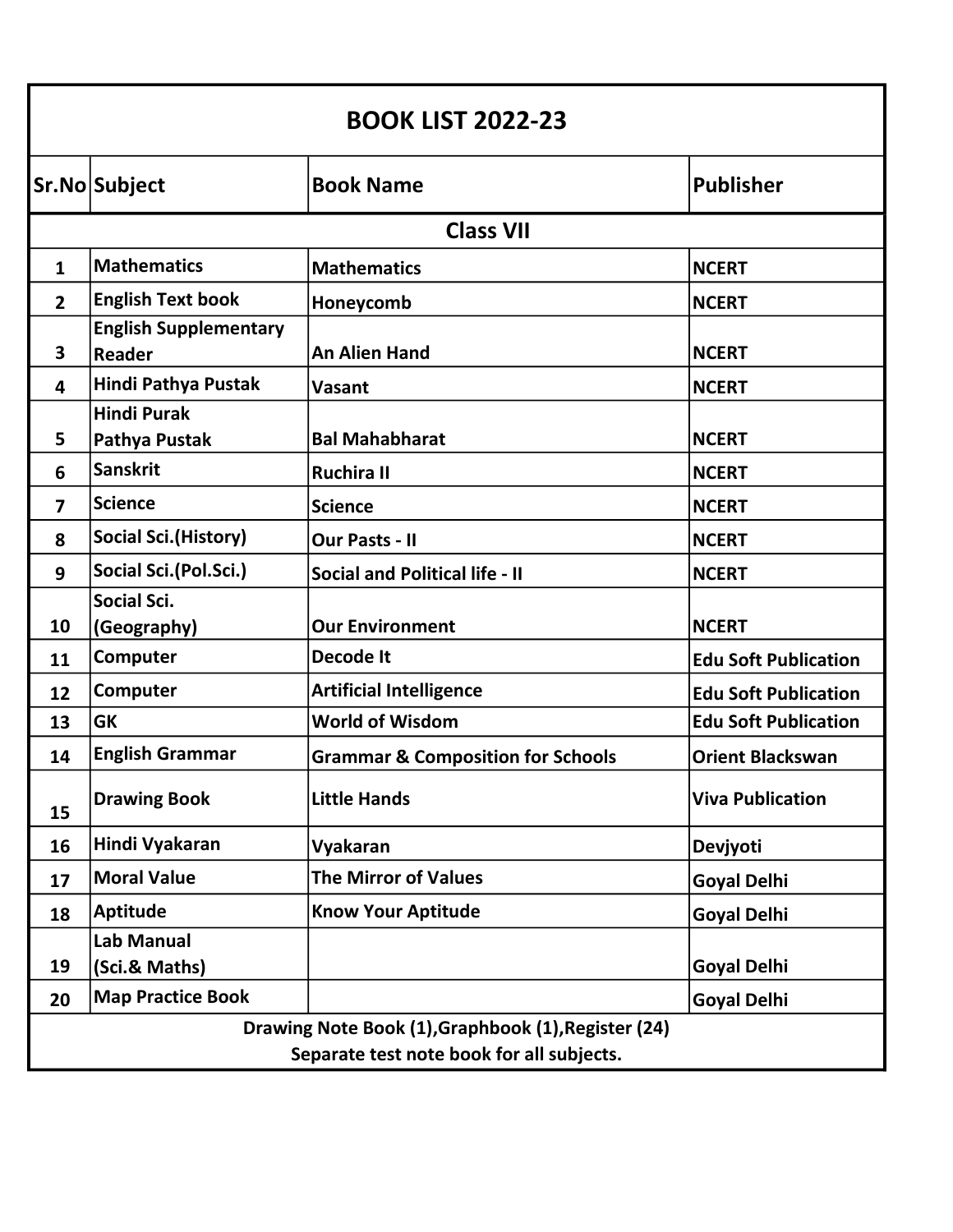| <b>BOOK LIST 2022-23</b>                  |                                               |                                                     |                             |
|-------------------------------------------|-----------------------------------------------|-----------------------------------------------------|-----------------------------|
|                                           | Sr.No Subject                                 | <b>Book Name</b>                                    | <b>Publisher</b>            |
|                                           |                                               | <b>Class VIII</b>                                   |                             |
| $\mathbf{1}$                              | Mathematics                                   | <b>Mathematics</b>                                  | <b>NCERT</b>                |
| $\overline{2}$                            | <b>English Text book</b>                      | Honeydew                                            | <b>NCERT</b>                |
| 3                                         | <b>English Supplementary</b><br><b>Reader</b> | It so happened                                      | <b>NCERT</b>                |
| 4                                         | Hindi Pathya Pustak                           | Vasant                                              | <b>NCERT</b>                |
|                                           | Hindi Purak Pathya                            |                                                     |                             |
| 5                                         | <b>Pustak</b>                                 | <b>Bharat ki Khoj</b>                               | <b>NCERT</b>                |
| 6                                         | <b>Sanskrit</b>                               | <b>Ruchira III</b>                                  | <b>NCERT</b>                |
| $\overline{\mathbf{z}}$                   | <b>Science</b>                                | <b>Science</b>                                      | <b>NCERT</b>                |
| 8                                         | <b>Social Sci. (History)</b>                  | Our Pasts - III P-1                                 | <b>NCERT</b>                |
| 9                                         | <b>Social Sci. (History)</b>                  | Our Pasts - III P-2                                 | <b>NCERT</b>                |
| 10                                        | Social Sci.(Pol.Sc.)                          | <b>Social and Political life - III</b>              | <b>NCERT</b>                |
|                                           | <b>Social Sci.</b>                            |                                                     |                             |
| 11                                        | (Geography)                                   | <b>Our Environment</b>                              | <b>NCERT</b>                |
| 12                                        | Computer                                      | <b>Decode It</b>                                    | <b>Edu Soft Publication</b> |
| 13                                        | Computer                                      | <b>Artificial Intelligence</b>                      | <b>Edu Soft Publication</b> |
| 14                                        | <b>GK</b>                                     | <b>World of Wisdom</b>                              | <b>Edu Soft Publication</b> |
| 15                                        | <b>English Grammar</b>                        | <b>Grammar &amp; Composition for Schools</b>        | <b>Orient Blackswan</b>     |
| 16                                        | <b>Drawing Book</b>                           | <b>Little Hands</b>                                 | <b>Viva Publication</b>     |
| 17                                        | Hindi Vyakaran                                | Vyakaran                                            | Devjyoti                    |
| 18                                        | <b>Aptitude</b>                               | <b>Know Your Aptitude</b>                           | <b>Goyal Delhi</b>          |
| 19                                        | <b>Moral Value</b>                            | <b>The Mirror of Values</b>                         | <b>Goyal Delhi</b>          |
|                                           | <b>Lab Manual</b>                             |                                                     |                             |
| 20                                        | (Science & Maths)                             |                                                     | <b>Goyal Delhi</b>          |
| 21                                        | <b>Map Practice Book</b>                      |                                                     | <b>Goyal Delhi</b>          |
|                                           |                                               | Drawing Note Book (1), Graphbook (1), Register (24) |                             |
| Separate test note book for all subjects. |                                               |                                                     |                             |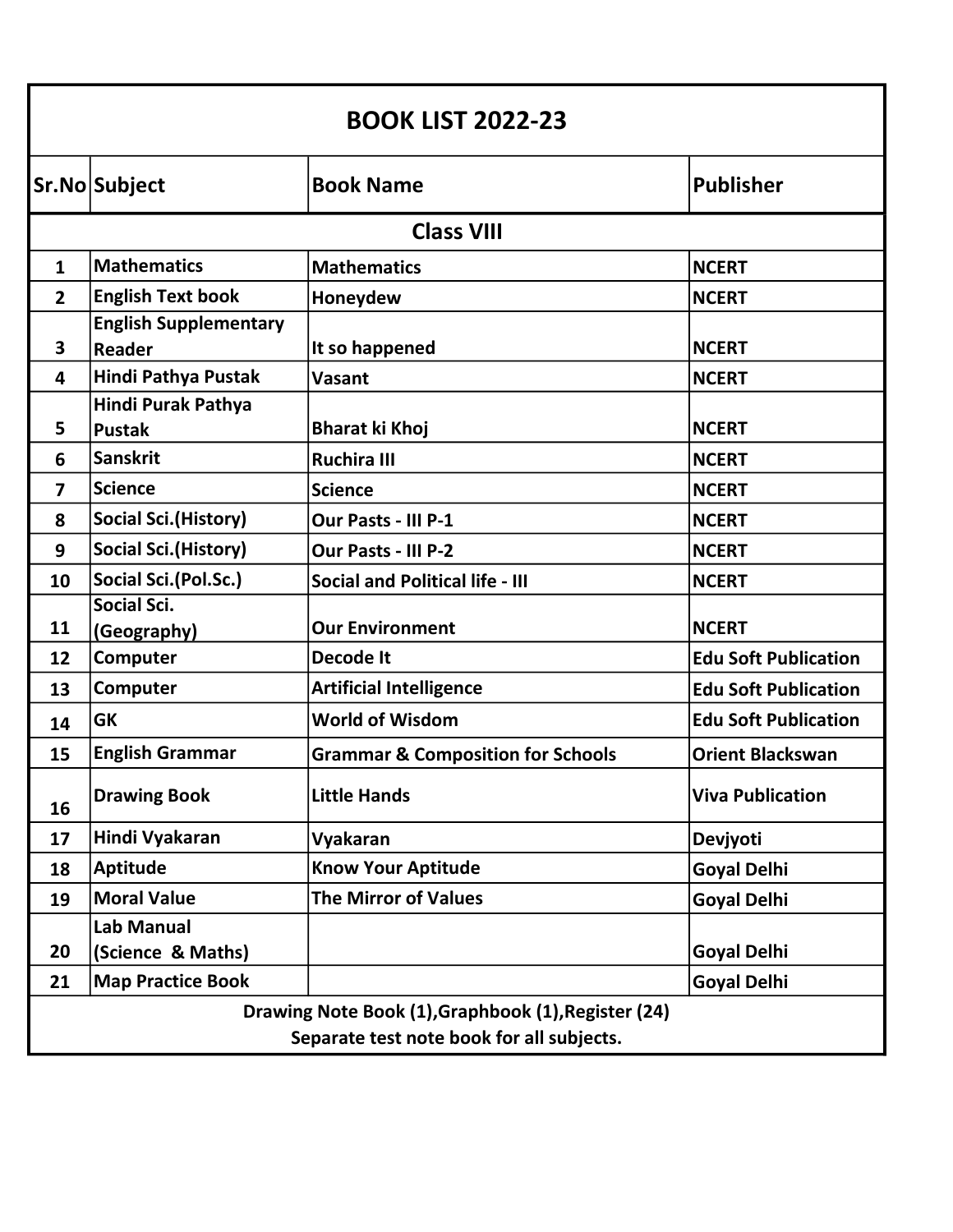| <b>BOOK LIST 2022-23</b>                                                                         |                              |                                                        |                     |
|--------------------------------------------------------------------------------------------------|------------------------------|--------------------------------------------------------|---------------------|
|                                                                                                  | Sr.No Subject                | <b>Book Name</b>                                       | <b>Publisher</b>    |
|                                                                                                  |                              | <b>Class IX</b>                                        |                     |
| $\mathbf{1}$                                                                                     | <b>Mathematics</b>           | <b>Mathematics</b>                                     | <b>NCERT</b>        |
| $\overline{2}$                                                                                   | Science                      | <b>Science</b>                                         | <b>NCERT</b>        |
| 3                                                                                                | <b>Social Science-1</b>      | <b>History</b>                                         | <b>NCERT</b>        |
| 4                                                                                                | <b>Social Science-2</b>      | <b>Economics</b>                                       | <b>NCERT</b>        |
| 5                                                                                                | <b>Social Science-3</b>      | Geography                                              | <b>NCERT</b>        |
| 6                                                                                                | <b>Social Science-4</b>      | <b>Political Science</b>                               | <b>NCERT</b>        |
| 7                                                                                                | <b>Hindi Text Book</b>       | <b>Kshitiz</b>                                         | <b>NCERT</b>        |
|                                                                                                  | Hindi Purak Pathya           |                                                        |                     |
| 8                                                                                                | <b>Pustak</b>                | <b>Kritika</b>                                         | <b>NCERT</b>        |
| 9                                                                                                | <b>Physical Education</b>    | <b>Health &amp; Physical Education</b>                 | <b>NCERT</b>        |
| 10                                                                                               | <b>English Text book</b>     | <b>Beehive</b>                                         | <b>CBSE</b>         |
| 11                                                                                               | <b>English Supplementary</b> | <b>Moments</b>                                         | <b>CBSE</b>         |
| 12                                                                                               | <b>Assignment English</b>    | <b>English Assignment</b>                              | <b>Goyal Delhi</b>  |
| 13                                                                                               | Hindi Vayakaran              | <b>Vyakaran(Course -A)</b>                             | <b>Goyal Delhi</b>  |
|                                                                                                  | <b>Lab Manual</b>            |                                                        |                     |
| 14                                                                                               | (Maths & Science)            |                                                        | <b>Goyal Delhi</b>  |
|                                                                                                  | <b>Lab Manual Practical</b>  |                                                        |                     |
| 15                                                                                               | Note book                    |                                                        |                     |
|                                                                                                  | (Science)                    |                                                        | <b>Goyal Delhi</b>  |
| 16                                                                                               | <b>Core Geography Map</b>    |                                                        |                     |
|                                                                                                  | <b>Workbook</b>              |                                                        | Goyal Delhi         |
|                                                                                                  | <b>Core History Map</b>      |                                                        |                     |
| 17                                                                                               | <b>Workbook</b>              | <b>School Atlas</b>                                    | <b>Goyal Delhi</b>  |
| 18                                                                                               | Computer                     | <b>Information Technology(402)</b><br>& Practical book | <b>Goyal Jaipur</b> |
| 19                                                                                               | <b>Drawing Book</b>          | <b>Panoramic Indian Painting</b>                       | <b>Vishal Pub.</b>  |
| Drawing Note Book (1), Graphbook (1), Register (24)<br>Separate test note book for all subjects. |                              |                                                        |                     |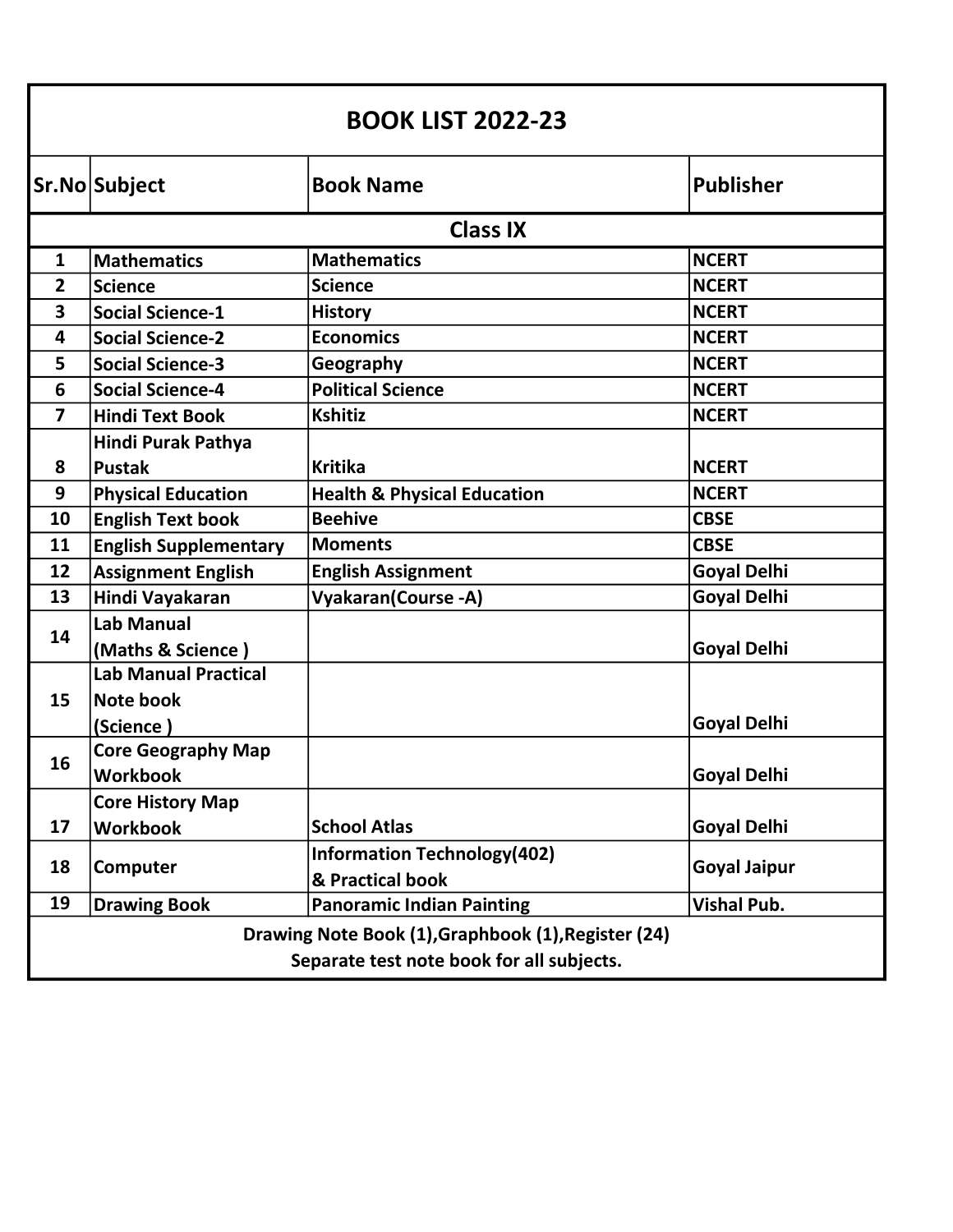| <b>BOOK LIST 2022-23</b>                                                                         |                                        |                                        |                    |  |
|--------------------------------------------------------------------------------------------------|----------------------------------------|----------------------------------------|--------------------|--|
|                                                                                                  | Sr.No Subject                          | <b>Book Name</b>                       | <b>Publisher</b>   |  |
|                                                                                                  | <b>Class X</b>                         |                                        |                    |  |
| $\mathbf{1}$                                                                                     | <b>Mathematics</b>                     | <b>Mathematics</b>                     | <b>NCERT</b>       |  |
| $\overline{2}$                                                                                   | <b>Science</b>                         | <b>Science</b>                         | <b>NCERT</b>       |  |
| 3                                                                                                | <b>Social Science-1</b>                | <b>History</b>                         | <b>NCERT</b>       |  |
| 4                                                                                                | <b>Social Science-2</b>                | <b>Economics</b>                       | <b>NCERT</b>       |  |
| 5                                                                                                | <b>Social Science-3</b>                | Geography                              | <b>NCERT</b>       |  |
| 6                                                                                                | <b>Social Science-4</b>                | <b>Political Science</b>               | <b>NCERT</b>       |  |
| $\overline{\mathbf{z}}$                                                                          | <b>Hindi Text Book</b>                 | <b>Kshitiz</b>                         | <b>NCERT</b>       |  |
|                                                                                                  | <b>Hindi Purak Pathya</b>              |                                        |                    |  |
| 8                                                                                                | <b>Pustak</b>                          | <b>Kritika</b>                         | <b>NCERT</b>       |  |
| 9                                                                                                | <b>Physical Education</b>              | <b>Health &amp; Physical Education</b> | <b>NCERT</b>       |  |
| 10                                                                                               | <b>English Supplementary</b><br>Reader | <b>Foot Print Without Feet</b>         | <b>CBSE</b>        |  |
| 11                                                                                               | <b>English Text book</b>               | <b>First Flight</b>                    | <b>CBSE</b>        |  |
| 12                                                                                               | Hindi Vayakaran                        | <b>Vyakaran(Course -A)</b>             | <b>Goyal Delhi</b> |  |
|                                                                                                  |                                        | <b>Information Technology(402)</b>     |                    |  |
| 13                                                                                               | Computer                               | & Practical book                       | <b>Goyal Delhi</b> |  |
|                                                                                                  | <b>Core Geography Map</b>              |                                        |                    |  |
| 14                                                                                               | <b>Workbook</b>                        |                                        | <b>Goyal Delhi</b> |  |
|                                                                                                  | <b>Core History Map</b>                |                                        |                    |  |
| 15                                                                                               | <b>Workbook</b>                        |                                        | <b>Goyal Delhi</b> |  |
|                                                                                                  | Lab Manual(Maths &                     |                                        |                    |  |
| 16                                                                                               | Science)                               |                                        | <b>Goyal Delhi</b> |  |
|                                                                                                  | <b>Lab Manual Practical</b>            |                                        |                    |  |
| 17                                                                                               | <b>Note Book Science</b>               |                                        | <b>Goyal Delhi</b> |  |
| 18                                                                                               | <b>Assignment English</b>              | <b>English Assignment</b>              | <b>Goyal Delhi</b> |  |
| 19                                                                                               | <b>Drawing Book</b>                    | <b>Panoramic Indian Painting</b>       | <b>Vishal Pub.</b> |  |
| Drawing Note Book (1), Graphbook (1), Register (24)<br>Separate test note book for all subjects. |                                        |                                        |                    |  |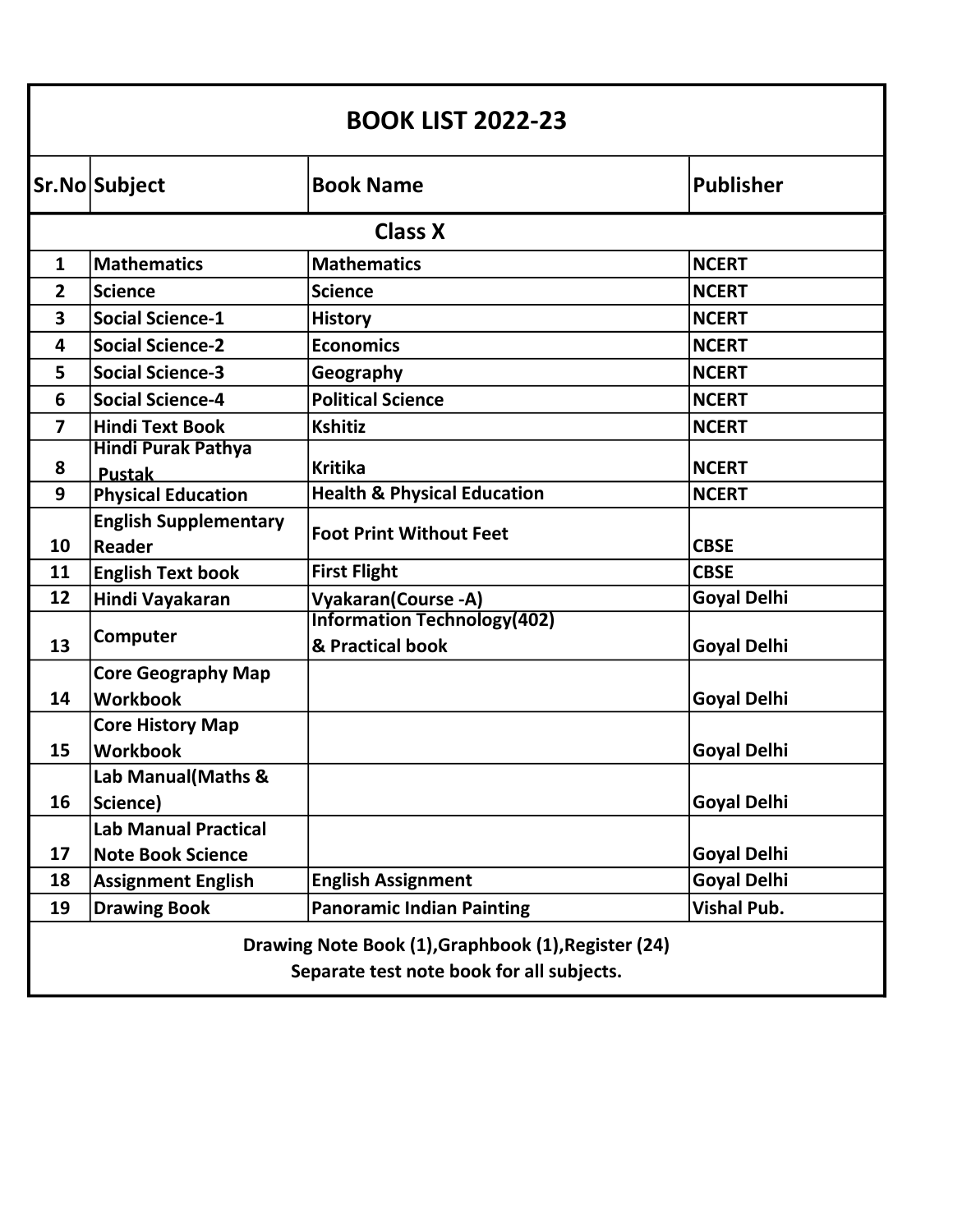| <b>BOOK LIST 2022-23</b>                  |                                                    |                                     |                              |
|-------------------------------------------|----------------------------------------------------|-------------------------------------|------------------------------|
|                                           | Sr.No Subject                                      | <b>Book Name</b>                    | Publisher                    |
| <b>Class XI Sci</b>                       |                                                    |                                     |                              |
| $\mathbf{1}$                              | <b>Physics</b>                                     | Part-1                              | <b>NCERT</b>                 |
| $\overline{2}$                            | <b>Physics</b>                                     | Part-2                              | <b>NCERT</b>                 |
| 3                                         | Chemistry                                          | Part-1                              | <b>NCERT</b>                 |
| $\overline{\mathbf{4}}$                   | <b>Chemistry</b>                                   | Part-2                              | <b>NCERT</b>                 |
| 5                                         | <b>Mathematics</b>                                 | Part-1                              | <b>NCERT</b>                 |
| 6                                         | <b>Mathematics</b>                                 | Part-2                              | <b>NCERT</b>                 |
| $\overline{\mathbf{z}}$                   | <b>Biology</b>                                     | <b>Biology</b>                      | <b>NCERT</b>                 |
| 8                                         | <b>English (Text Book)</b>                         | <b>Horn Bill</b>                    | <b>NCERT</b>                 |
| 9                                         | <b>English (Supplementary</b><br><b>Reader)</b>    | <b>Snapshots</b>                    | <b>NCERT</b>                 |
| 10                                        | <b>Lab Manual</b><br>(Math, Chem,<br>Physics, Bio) |                                     | <b>Goyal Delhi</b>           |
| 11                                        | <b>Assignment English</b>                          | <b>English Assignment</b>           | <b>Goyal Delhi</b>           |
| 12                                        | <b>Physical Education</b>                          | <b>Physical Education</b>           | <b>Saraswati Publication</b> |
| 13                                        | Computer                                           | <b>Computer Science With Python</b> | <b>Dhanpat Rai</b>           |
| Registers(24)                             |                                                    |                                     |                              |
| Separate test note book for all subjects. |                                                    |                                     |                              |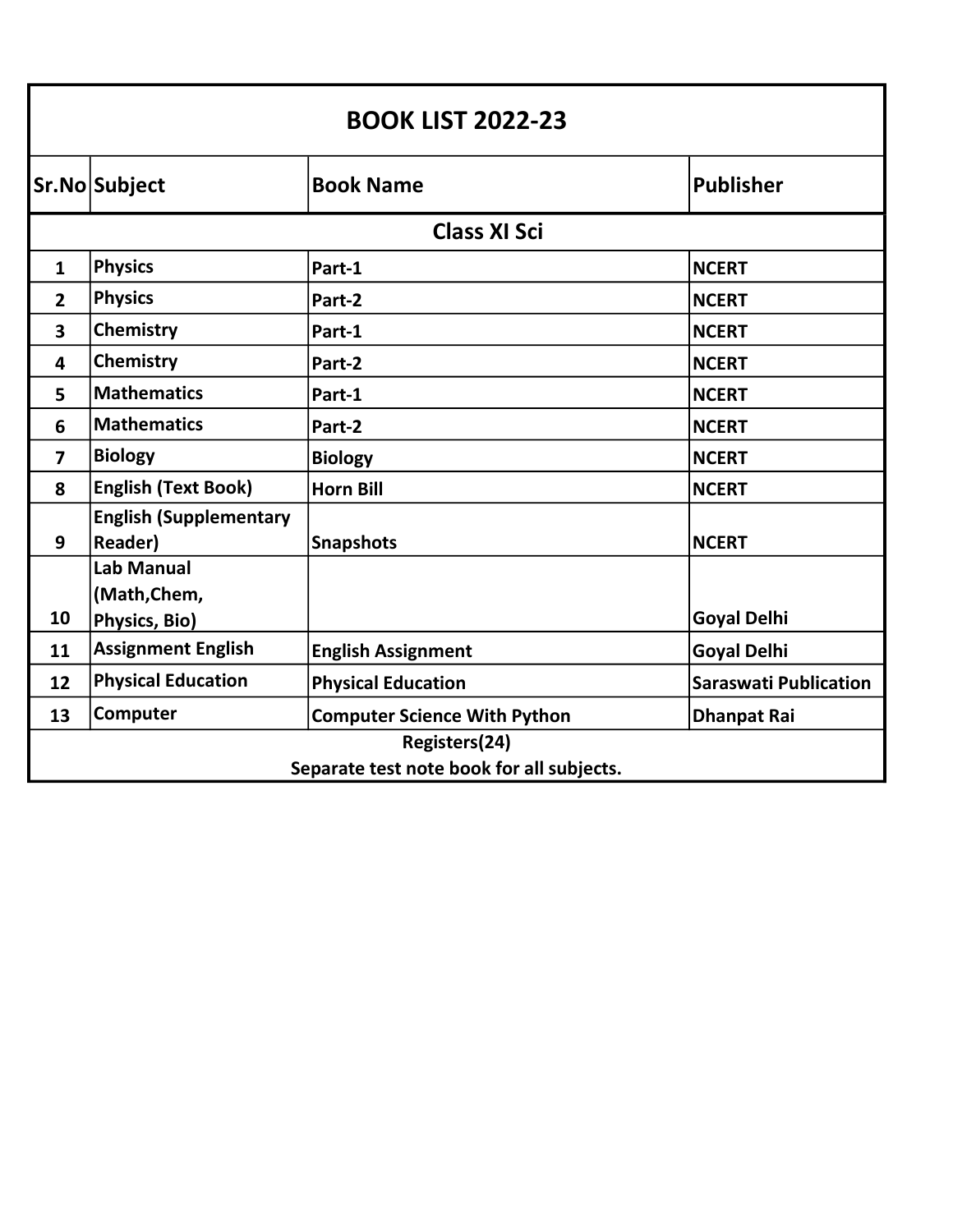| <b>BOOK LIST 2022-23</b>                  |                              |                                     |                              |
|-------------------------------------------|------------------------------|-------------------------------------|------------------------------|
|                                           | Sr.No Subject                | <b>Book Name</b>                    | <b>Publisher</b>             |
| <b>Class XII Sci</b>                      |                              |                                     |                              |
| $\mathbf{1}$                              | <b>Physics</b>               | Part-1                              | <b>NCERT</b>                 |
| $\overline{2}$                            | <b>Physics</b>               | Part-2                              | <b>NCERT</b>                 |
| 3                                         | Chemistry                    | Part-1                              | <b>NCERT</b>                 |
| 4                                         | Chemistry                    | Part-2                              | <b>NCERT</b>                 |
| 5                                         | <b>Mathematics</b>           | Part-1                              | <b>NCERT</b>                 |
| 6                                         | <b>Mathematics</b>           | Part-2                              | <b>NCERT</b>                 |
| $\overline{\mathbf{z}}$                   | <b>Biology</b>               | <b>Biology</b>                      | <b>NCERT</b>                 |
| 8                                         | <b>English (Text Book)</b>   | <b>Flamingo</b>                     | <b>NCERT</b>                 |
| 9                                         | <b>English Supplementary</b> | <b>Vista</b>                        | <b>NCERT</b>                 |
|                                           | <b>Lab Manual</b>            |                                     |                              |
|                                           | (Math, Chem, Physics         |                                     |                              |
| 10                                        | & Bio)                       |                                     | <b>Goyal Delhi</b>           |
| 11                                        | <b>Assignment English</b>    | <b>English Assignment</b>           | <b>Goyal Delhi</b>           |
| 12                                        | <b>Physical Education</b>    | <b>Physical Education</b>           | <b>Saraswati Publication</b> |
| 13                                        | Computer                     | <b>Computer Science With Python</b> | <b>Dhanpat Rai</b>           |
| Registers(24)                             |                              |                                     |                              |
| Separate test note book for all subjects. |                              |                                     |                              |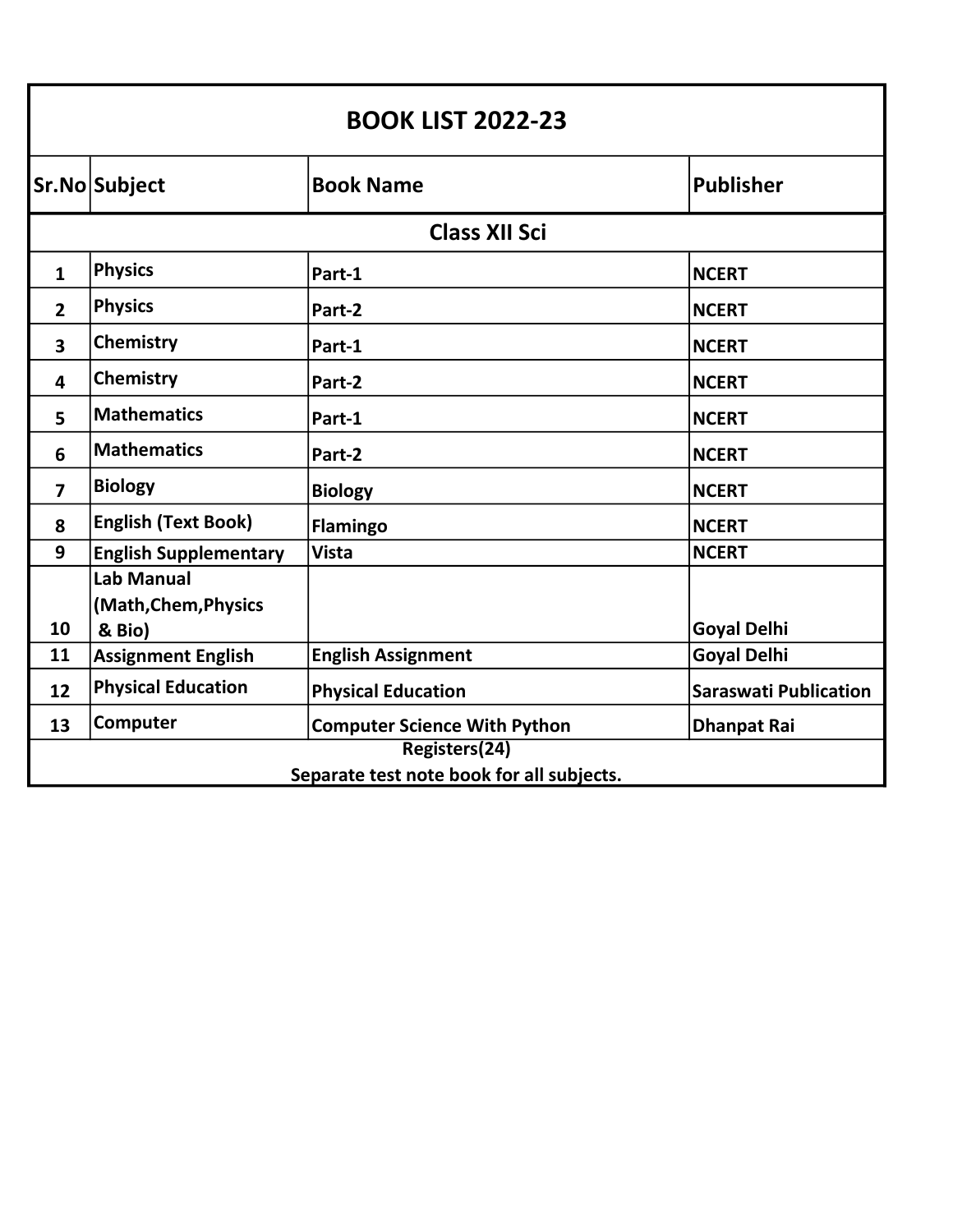| <b>BOOK LIST 2022-23</b>                  |                              |                                     |                              |
|-------------------------------------------|------------------------------|-------------------------------------|------------------------------|
|                                           | Sr.No Subject                | <b>Book Name</b>                    | <b>Publisher</b>             |
| <b>Class XI Com</b>                       |                              |                                     |                              |
| $\mathbf{1}$                              | <b>Accountancy</b>           | Part 1                              | <b>NCERT</b>                 |
| $\overline{2}$                            | <b>Accountancy</b>           | Part 2                              | <b>NCERT</b>                 |
| 3                                         | <b>Business Studies</b>      | <b>Business Studies</b>             | <b>NCERT</b>                 |
| 4                                         | <b>Economics</b>             | Part 1                              | <b>NCERT</b>                 |
| 5                                         | <b>Economics</b>             | Part 2                              | <b>NCERT</b>                 |
| 6                                         | <b>Mathematics</b>           | Part 1                              | <b>NCERT</b>                 |
| $\overline{7}$                            | <b>Mathematics</b>           | Part 2                              | <b>NCERT</b>                 |
| 8                                         | <b>English TextBook</b>      | <b>Horn Bill</b>                    | <b>NCERT</b>                 |
| 9                                         | <b>English Supplementary</b> | <b>Snapshots</b>                    | <b>NCERT</b>                 |
| 10                                        | <b>Assignment English</b>    | <b>English Assignment</b>           | <b>Goyal Delhi</b>           |
| 11                                        | Lab Manual(Math)             |                                     | <b>Goyal Delhi</b>           |
| 12                                        | Computer                     | <b>Computer Science With Python</b> | <b>Dhanpat Rai</b>           |
| 13                                        | <b>Physical Education</b>    | <b>Physical Education</b>           | <b>Saraswati Publication</b> |
| Registers(24)                             |                              |                                     |                              |
| Separate test note book for all subjects. |                              |                                     |                              |